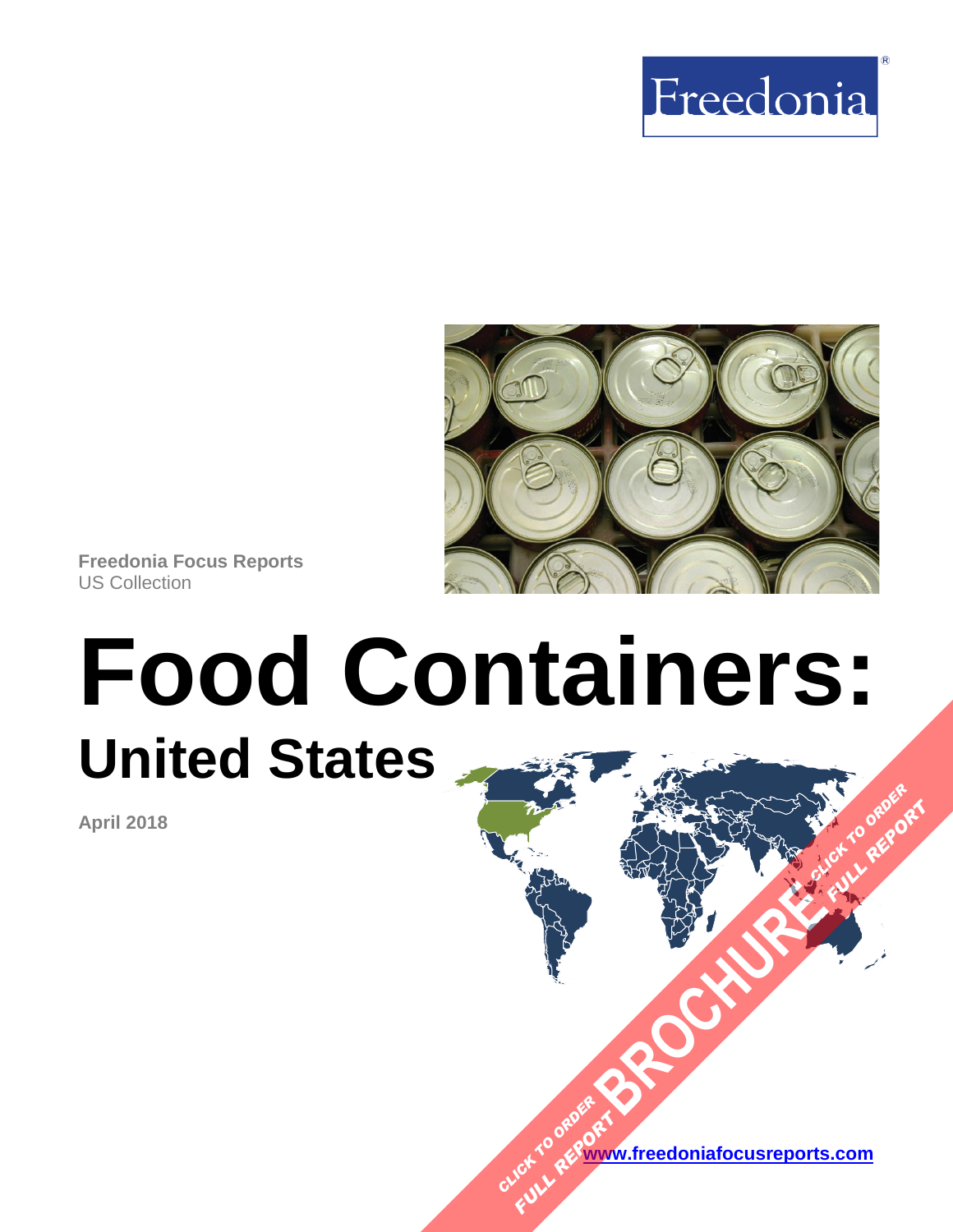# **Table of Contents**

| 1. Highlights                   | 3              |
|---------------------------------|----------------|
| 2. Market Environment           | 5              |
| <b>Historical Trends</b>        | 5              |
| Key Economic Indicators         | $\overline{7}$ |
| <b>Container Pricing Trends</b> | 8              |
| <b>Food Outlet Trends</b>       | 10             |
| 3. Segmentation & Forecasts     | 11             |
| Products                        | 11             |
| Pouches                         | 12             |
| Bags & Sacks                    | 13             |
| Cartons                         | 13             |
| Cans                            | 14             |
| <b>Other Food Containers</b>    | 15             |
| Markets                         | 17             |
| Dairy Products                  | 18             |
| Fresh Produce                   | 19             |
| <b>Baked Goods</b>              | 20             |
| Processed Fruits & Vegetables   | 21             |
| <b>Other Markets</b>            | 22             |
| 4. Industry Structure           | 24             |
| <b>Industry Characteristics</b> | 24             |
| Market Share                    | 25             |
| <b>Bemis</b>                    | 26             |
| Silgan                          | 27             |
| <b>Graphic Packaging</b>        | 27             |
| 5. About This Report            | 28             |
| Scope & Method                  | 28             |
| Sources                         | 29             |
| <b>Industry Codes</b>           | 29             |
| Resources                       | 30             |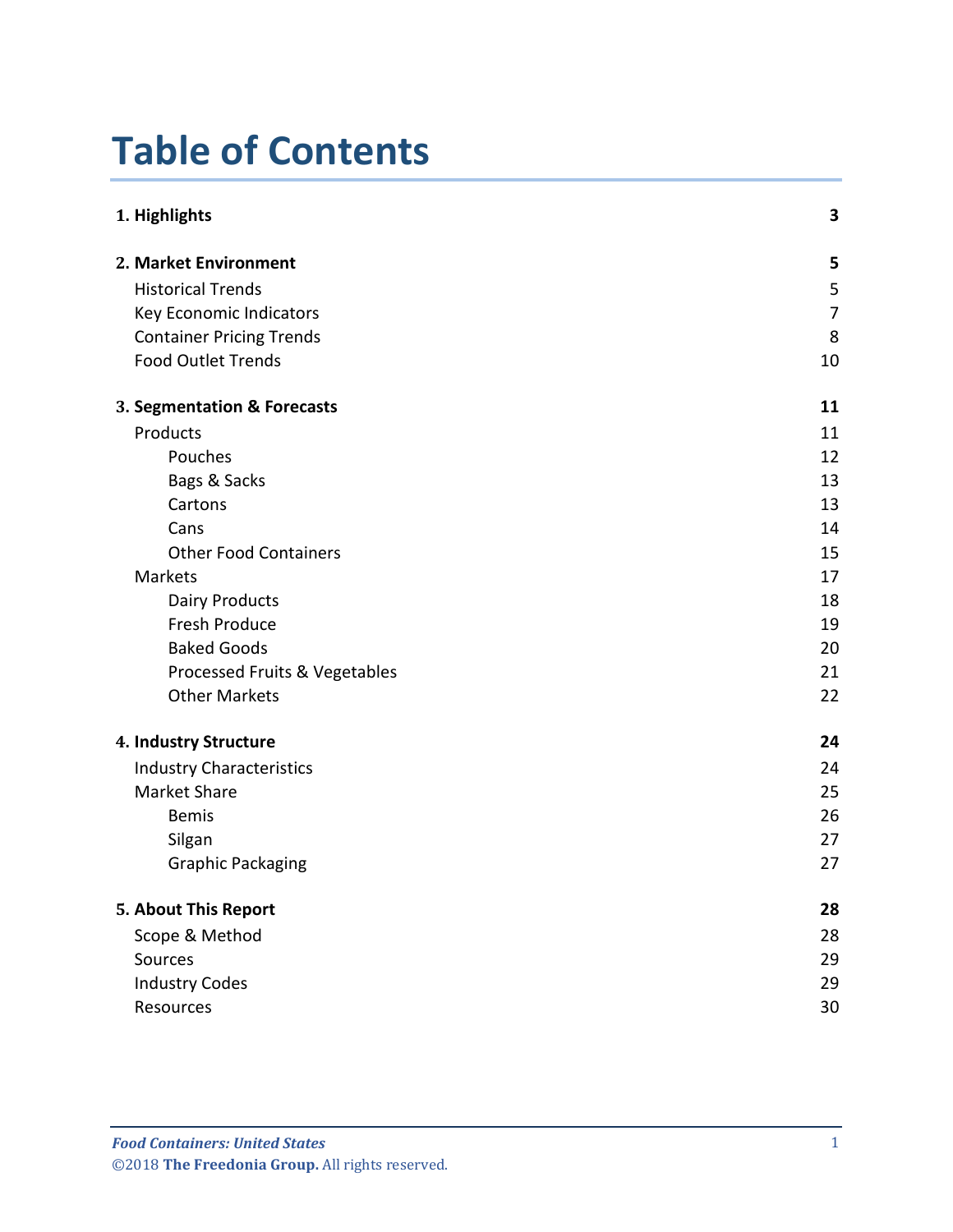# **List of Tables & Figures**

| Figure 1   Key Trends in the US Food Container Market, 2017 - 2022            | 4  |
|-------------------------------------------------------------------------------|----|
| Figure 2   US Food Container Demand Trends, 2007 - 2017                       | 6  |
| Table 1   Key Indicators for US Food Container Demand, 2007 - 2022 (US\$ bil) | 7  |
| Table 2   US Food Container Pricing, 2007 - 2022 (cents/unit)                 | 9  |
| Figure 3   US Food Container Demand by Product, 2007 - 2022 (US\$ mil)        | 11 |
| Table 3   US Food Container Demand by Product, 2007 - 2022 (US\$ mil)         | 11 |
| Figure 4   US Food Container Demand by Product, 2007 - 2022 (%)               | 16 |
| Figure 5   US Food Container Demand by Market, 2007 - 2022 (US\$ mil)         | 17 |
| Table 4   US Food Container Demand by Market, 2007 - 2022 (US\$ mil)          | 17 |
| Figure 6   US Food Container Demand by Market, 2007 - 2022 (%)                | 23 |
| Figure 7   US Food Container Market Share by Company, 2017 (%)                | 25 |
| Table 5   Leading Suppliers to the US Food Container Market by Type           | 26 |
| Table 6   Industry Codes Related to Food Containers                           | 29 |
|                                                                               |    |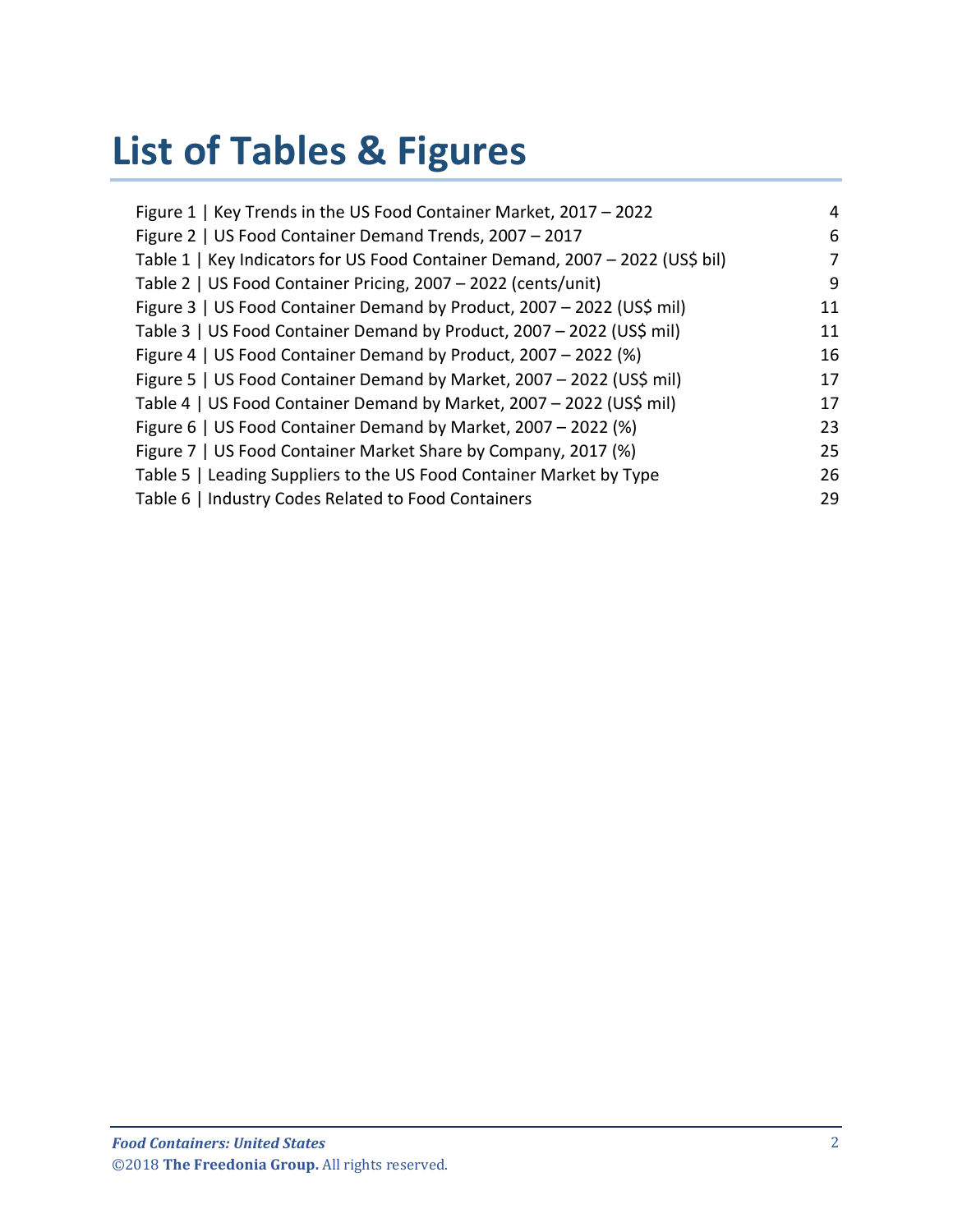# <span id="page-3-0"></span>**About This Report**

## <span id="page-3-1"></span>**Scope & Method**

This report forecasts to 2022 US food container demand in nominal US dollars at the manufacturer level. Total demand is segmented by product in terms of:

- pouches
- bags
- cartons
- cans
- other food containers such as bottles, jars, and clamshells

Total demand is also segmented by market as follows:

- dairy products
- fresh produce
- baked goods
- processed fruits and vegetables
- other markets such as snack foods, perishable prepared foods, and pet food

To illustrate historical trends, total demand is provided in annual series from 2007 to 2017; the various segments are reported at five-year intervals for 2007, 2012, and 2017.

This report quantifies trends in various measures of growth and volatility. Growth (or decline) expressed as an average annual growth rate (AAGR) is the least squares growth rate, which takes into account all available datapoints over a period. The volatility of datapoints around a least squares growth trend over time is expressed via the coefficient of determination, or  $r^2$ . The most stable data series relative to the trend carries an  $r^2$  value of 1.0; the most volatile – 0.0. Growth calculated as a compound annual growth rate (CAGR) employs, by definition, only the first and last datapoints over a period. The CAGR is used to describe forecast growth, defined as the expected trend beginning in the base year and ending in the forecast year. Readers are encouraged to consider historical volatility when assessing particular annual values along the forecast trend, including in the forecast year.

Key macroeconomic indicators are also provided with quantified trends. Other various topics, including profiles of pertinent leading suppliers, are covered in this report. A full outline of report items by page is available in the Table of Contents.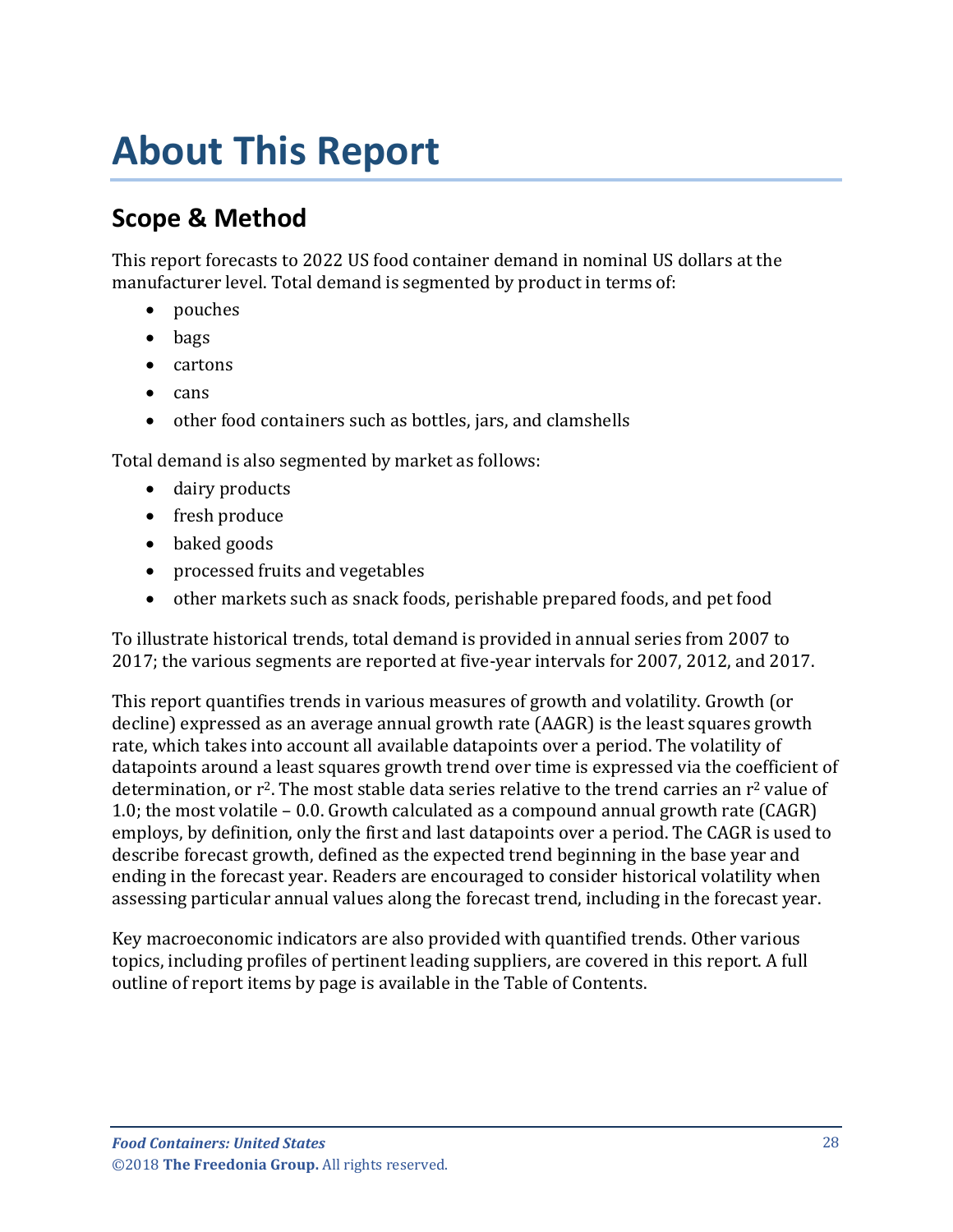## <span id="page-4-0"></span>**Sources**

*Food Containers: United States* (FF30017) is based on *[Food Containers in the US,](http://www.freedoniagroup.com/DocumentDetails.aspx?ReferrerId=FL-FOCUS&studyid=3609)* a comprehensive industry study published by The Freedonia Group. Reported findings represent the synthesis and analysis of data from various primary, secondary, macroeconomic, and demographic sources including:

- firms participating in the industry, and their suppliers and customers
- government/public agencies
- national, regional, and international non-governmental organizations
- trade associations and their publications
- the business and trade press
- indicator forecasts by The Freedonia Group
- the findings of other reports and studies by The Freedonia Group

Specific sources and additional resources are listed in the Resources section of this publication for reference and to facilitate further research.

## <span id="page-4-1"></span>**Industry Codes**

<span id="page-4-2"></span>

| Table 6   Industry Codes Related to Food Containers                                           |                                                          |                                           |                                              |  |
|-----------------------------------------------------------------------------------------------|----------------------------------------------------------|-------------------------------------------|----------------------------------------------|--|
| <b>NAICS/SCIAN 2007</b><br><b>SIC</b><br><b>North American Industry Classification System</b> |                                                          |                                           |                                              |  |
|                                                                                               |                                                          | <b>Standard Industrial Classification</b> |                                              |  |
| 322212                                                                                        | Folding Paperboard Box Mfg                               | 2656                                      | Sanitary Food Containers, Except Folding     |  |
| 322215                                                                                        | Nonfolding Sanitary Food Container Mfg                   | 2657                                      | Folding Paperboard Boxes, Including Sanitary |  |
| 322223                                                                                        | Coated Paper Bag & Pouch Mfg                             | 2673                                      | Plastics, Foil, & Coated Paper Bags          |  |
| 322225                                                                                        | Laminated Aluminum Foil Mfg for Packaging<br><b>Uses</b> | 2679                                      | Converted Paper & Paperboard Products, NEC   |  |
| 322299                                                                                        | All Other Converted Paper Product Mfg                    | 3085                                      | <b>Plastics Bottles</b>                      |  |
| 326111                                                                                        | Plastics Bag & Pouch Mfg                                 | 3086                                      | <b>Plastics Foam Products</b>                |  |
| 326140                                                                                        | Polystyrene Foam Product Mfg                             | 3221                                      | <b>Glass Containers</b>                      |  |
| 326160                                                                                        | Plastics Bottle Mfg                                      | 3411                                      | <b>Metal Cans</b>                            |  |
| 327213                                                                                        | <b>Glass Container Mfg</b>                               | 3497                                      | Metal Foil & Leaf                            |  |
| 332431                                                                                        | Metal Can Mfg                                            |                                           |                                              |  |

Source: US Census Bureau

## **Copyright & Licensing**

The full report is protected by copyright laws of the United States of America and international treaties. The entire contents of the publication are copyrighted by The Freedonia Group.